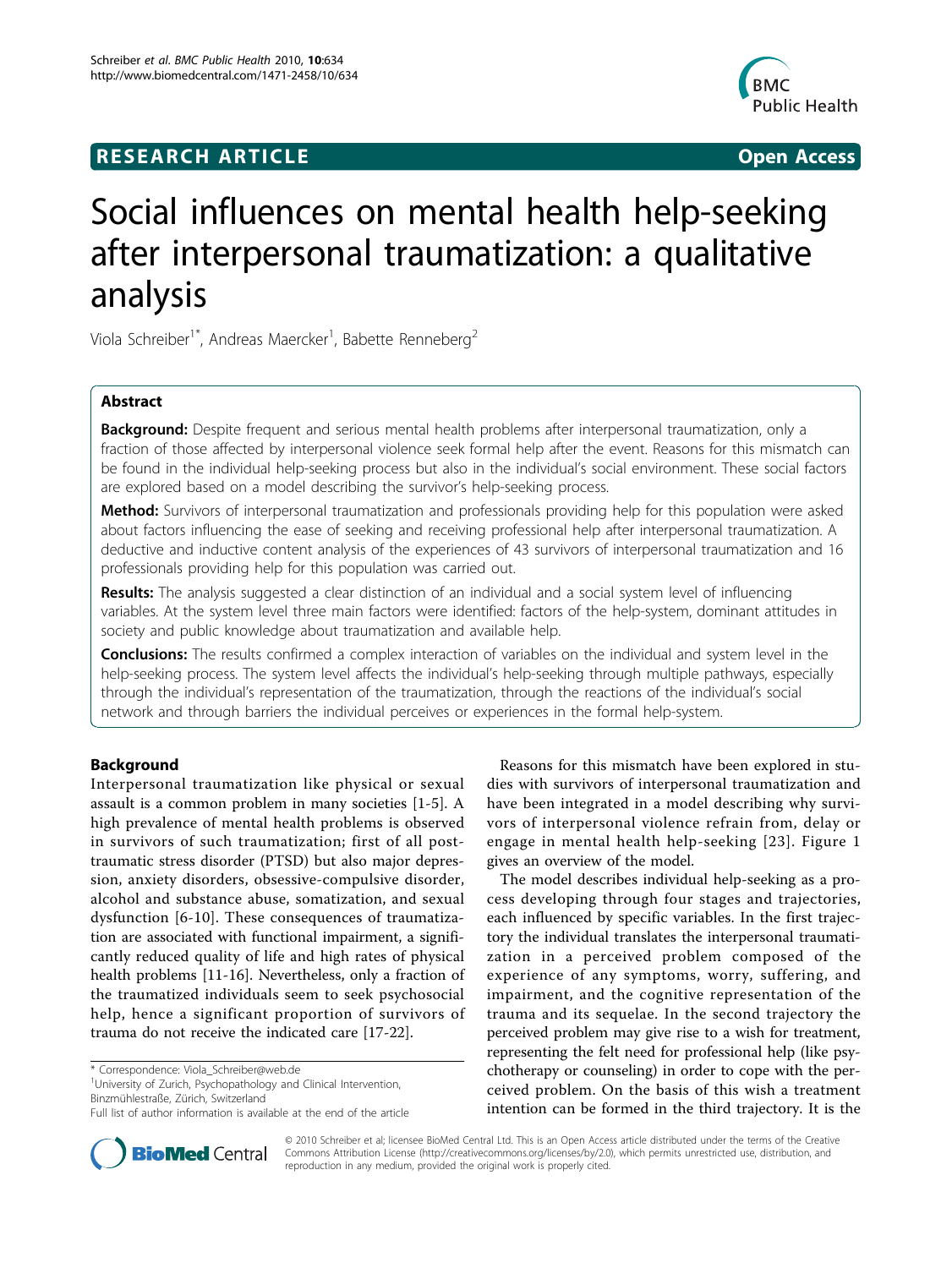<span id="page-1-0"></span>

result of a deliberative assessment of the desirability and feasibility of the wish for treatment. The last trajectory comprises any planning and action based on the intention and ends in observable help-seeking. As the influencing variables will not be subject of this paper, they will not be elaborated here, for more information please refer to [\[23](#page-7-0)].

In this study data from free answers to two openended research questions were analyzed to revise the model's structure. This paper presents the study results on the influences of the social environment on the individual help-seeking process.

## Method

## Participants

A traumatized sample was drawn from the participants of an online survey on help-seeking after interpersonal traumatization conducted by the authors. The participants were recruited through a variety of sources by informing the sources' users about the study and asking them to participate online. The majority came from internet self-help forums (60%), the remainder from other sources on the internet (like other forums and content sites; 23%), and non-internet sources (like physician's offices; 17%). None of the participants received payment for his or her participation, but we provided feedback if wished and the open-ended research questions of the study were included for all participants with an interpersonal trauma (128 women and 15 men) with the request to email a written answer. To ensure anonymity, answers were saved without email address or name and without connection to the existing data from the online questionnaire.

In a second step a sample of professionals working in the field was contacted through the mailing list of a crisis line (Telefonseelsorge), a victim assistance agency for crime victims (Weisser Ring), the National Association of Women's Counseling and Rape Crisis Programs (Bundesverband Frauenberatungsstellen und Frauennotrufe) and a psychotherapy newsgroup (Deutschsprachiges Psychotherapie-Forum im Internet DPI e.V.).

#### Procedure

Two open-ended research questions were emailed to the potential participants. For the traumatized sample the questions were: "What would have made it easier for you to seek professional help after the event?" and "What do you think would make it easier for others to do so?" For the professional sample the questions were: "From your own experience: What do you think would make it easier for somebody who experienced a traumatic event (especially interpersonal violence) to seek and receive professional help afterwards?" and "What would have to change (e.g. in the help-system or in society) to reduce barriers between those seeking and those providing help - and how could that be achieved?" These questions were formulated with the aim to elicit promoters of help-seeking. Nevertheless, they were frequently answered by - often explicitly - naming barriers the individuals encountered or perceived in help-seeking. Given this valuable data we decided to analyse the answers in regard of positive as well as negative influences on help-seeking.

The study was conducted following the ethical standards of the German and Swiss Psychological Associations. According to the rules of procedure of the Swiss and the German Psychological Society a formal approval of the project was not necessary as the standards of voluntariness, confidentiality and inoffensiveness were closely followed.

#### Data analysis

The qualitative analysis of the answers combined directed, deductive content analysis and conventional, inductive content analysis [[24](#page-7-0),[25\]](#page-7-0). For the directed analysis aspects of analysis were defined, and a set of main- and sub-categories were developed based on the integrative model of mental health help-seeking after traumatization [[23,](#page-7-0)[26\]](#page-8-0). The model describes the intrapsychic helpseeking process and the influencing variables hampering or promoting help-seeking. Consequently, three aspects of analysis were chosen: variables of the intrapsychic process and influencing variables being either barriers to help-seeking or promoters of help-seeking. For each of these variables we formulated a definition, coding rules and examples for the variable's main category, and if necessary, for all sub-categories. Wherever possible, aspects hampering (barriers) or promoting (promoters) help-seeking were differentiated.

The resulting coding agenda was assessed for clarity by a co-worker who knew the model but was not too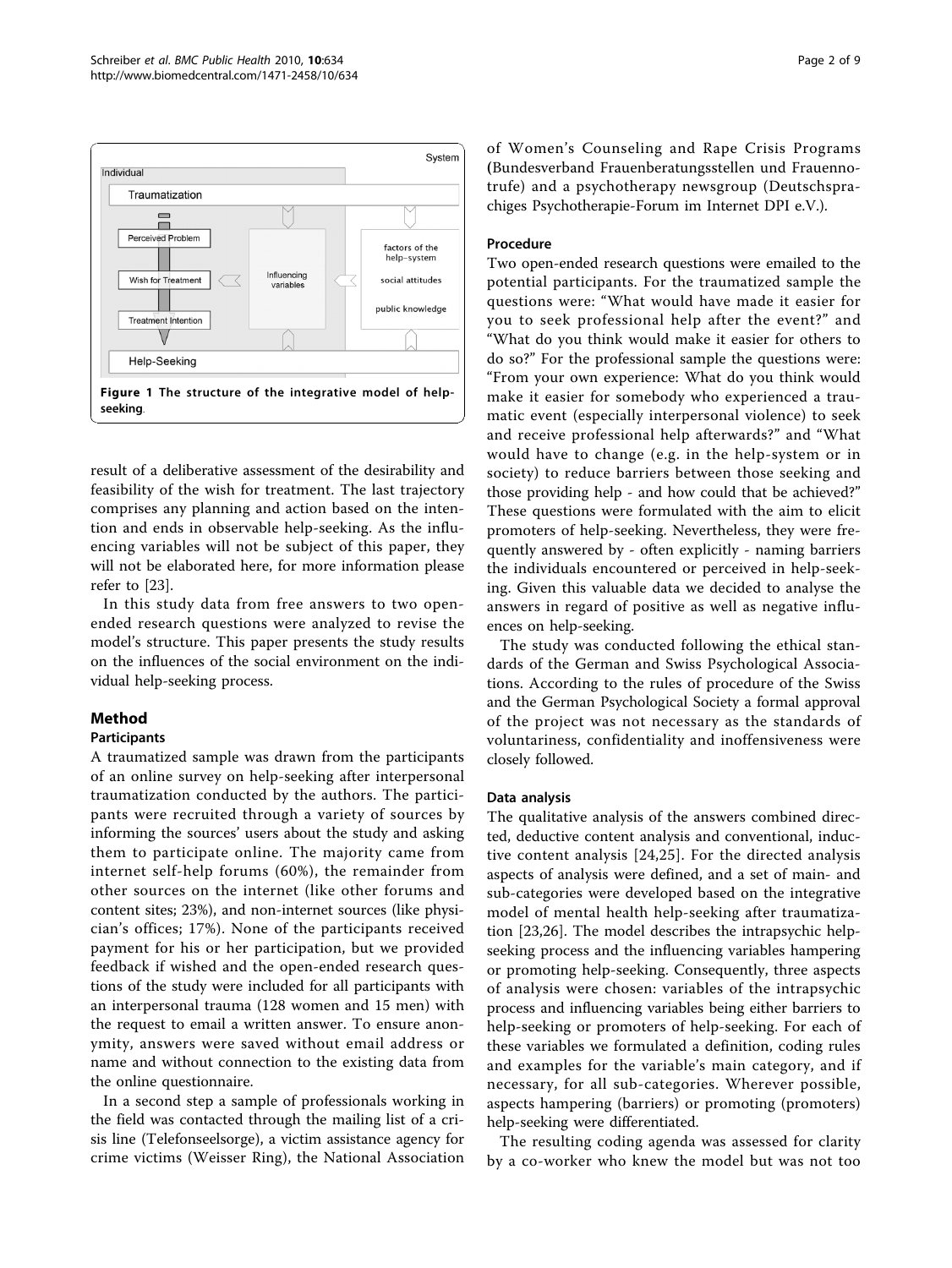familiar with it. Where necessary, the coding agenda was revised.

In the second step all respondents' answers were read and the first half was coded using the coding agenda. During this process new categories or sub-categories were developed whenever those deductively developed were insufficient, and consequently the coding agenda was revised again. In the third step the first author coded all answers (including those already coded) using this revised coding agenda. During the coding process problems or 'not-yet-understoods' were noted down as a later starting point of further analysis [\[27\]](#page-8-0). Subsequently all answers were recoded by the first author and the coworker respectively without knowledge of the other's coding. The recoding-reliability and the intercoder-reliability were already satisfying at this point (Cohens  $\kappa$  .86; Cohens  $\kappa$  .76) [[25\]](#page-7-0). Nevertheless, all 'not-yet-understoods' were discussed together with those noted earlier and the coding agenda was revised and the coding adapted. In the fourth step the model was re- and coconstructed based on the integrative model and the categorized quotes.

## Results

#### Respondents

Of all 143 survivors of interpersonal traumatization (T) 43 (30%) answered the questions. The traumata included (continuous) partner violence, physical and sexual abuse during childhood or sexual assault. Sixteen professionals (P) answered the emailed request. Four answers came from staff of the crisis line, four from local branches of the victim assistance agency for crime victims, five from members of the National Association of Women's Counseling and Rape Crisis Programs and three via the psychotherapy newsgroup.

## The answers

Written answers differed in length - ranging from a few sentences to a whole page. A typical answer was about 200-300 words long (mean 262, range 43-1074). The answers of the respondents and - to a lesser extent - the professionals contained statements at two levels of abstraction. They described individual experiences as well as subjective theories about what hampered or promoted psychosocial help-seeking. Only a few respondents made a difference between factors which would have helped themselves and those they thought to be helpful for others. A rich set of quotes (about 200) was coded and analyzed.

## Barriers and promoters affecting help-seeking after interpersonal violence

Data analysis supported the assumption that help-seeking after interpersonal violence is affected by a multitude of individual, structural and social factors. These factors can be assigned either to the individual process of help-seeking itself, or to the system in which this process is taking place. The influencing variables at the system level include (1) the factors of the system providing the help, (2) the dominant attitudes in society regarding interpersonal traumatization, mental health problems and help-seeking, and (3) public knowledge about traumatization (about traumata, their consequences and sources of help).

One traumatized respondent captured all three system variables in her answer:

Help-seeking would have been easier for me if the skepticism which is unfortunately still prevalent in society and this negative touch had not been given or at least not to this extent. […] Only by chance and by a lot of initiative did I learn that something like trauma-therapy exists… Looking back I wished that someone during the prior long and hard time had told me before, so I would have saved nearly a whole precious year! […] In my opinion it is crucial that this problem and topic is much more openly discussed and made accessible […] especially at prominent places like physicians' offices, hospitals or rehab clinics […]. (T26)

## Factors of the help-system

The factors of the help-system dominated the answers regarding the implementation of the intention to seek help (mentioned by 47.4% of the respondents), but they also turned out to be of special relevance on the other trajectories too (mentioned from 8.5% to 20.3% of the respondents). They were seen to influence the perception of the problem as well as influencing variables on all other trajectories in the model like interpersonal trust, the attitude to help-seeking or the assessment of the feasibility of help-seeking. Table [1](#page-3-0) gives an overview of the relevant aspects of the factors of the help-system for the model's four trajectories.

The main issues in the answers were: (1) shortage of resources: lack of therapists in the local area, lack of therapy places, long waiting lists, tight consultation time or restricted counseling hours which do not accommodate disclosure, (2) difficult access to services: e.g. due to formalities, (3) lack of offers for specific problems (e. g. for complex comorbidity or underage victims), (4) helpers' insufficient knowledge about or sensitivity to the problem, (5) negative reactions: blaming, minimization, unresponsiveness, (6) lack of (pro)activity: insufficient referral, networking or support, and (7) insufficient provision of information about the services by the providers. This last issue included information about specialized treatment but also about the setting pertaining to autonomy, trust, dynamics of relationships and fear of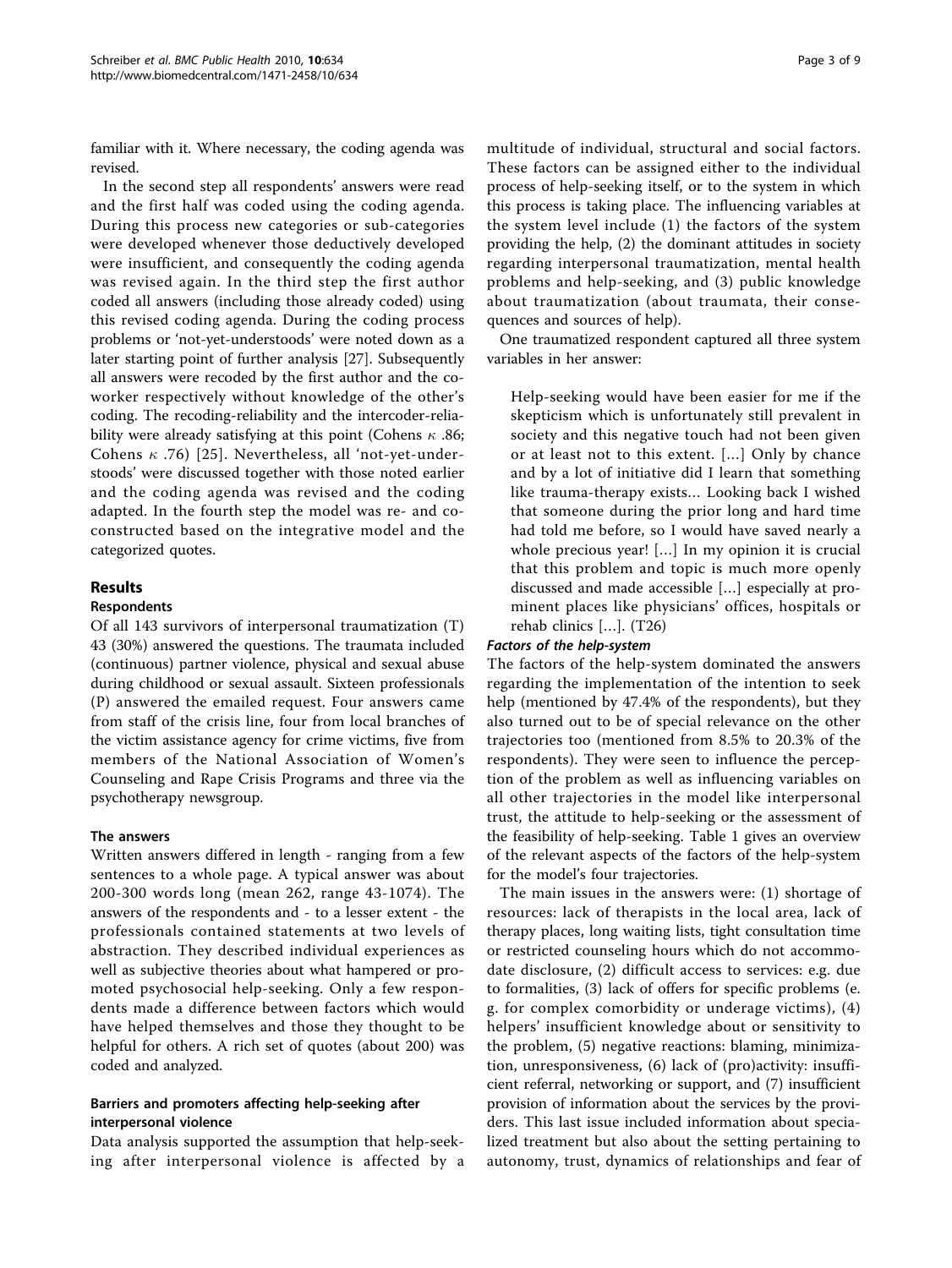| <b>Trajectory</b>                                              | Respondents' descriptions                                                                                                                                                                                                                                                                                                                                                                                                                                                                                                                                            |      |    | traumatized professionals |    |
|----------------------------------------------------------------|----------------------------------------------------------------------------------------------------------------------------------------------------------------------------------------------------------------------------------------------------------------------------------------------------------------------------------------------------------------------------------------------------------------------------------------------------------------------------------------------------------------------------------------------------------------------|------|----|---------------------------|----|
|                                                                |                                                                                                                                                                                                                                                                                                                                                                                                                                                                                                                                                                      | $\%$ | N  | %                         | N. |
| 1. Trajectory: Traumatization to<br>problem perception         | Knowledge about traumatization; lack of time, care or sensitivity<br>It didn't even occur to the physicians and therapists with whom I dealt with that<br>anything like a traumatization exists, even though I touched on the subject several<br>times. [] It would be helpful, if as many people as possible - especially in the mental<br>health field - would know what effect traumatization has and would be sensitized for<br>this problem $[]$ (T30)                                                                                                          | 7,0  | 3  | 12,5                      | 2  |
| 2. Trajectory: Problem<br>perception to wish for<br>treatment  | Long waiting times; negative experiences with the help-system versus profiles of<br>help agencies, which give clear information about the target group, about its offers,<br>staff, and access to the service and a more proactive approach.<br>All my prior therapists [] always wanted to find problems in my childhood which did<br>not exist or spread nonsense I[] How is one supposed to build up trust given that. Next<br>week I take up therapy for the last time, if they talk with me again as if I was retarded,<br>then there's no point in that. (T35) | 18.6 | 8  | 25                        | 4  |
| 3. Trajectory: Wish for<br>treatment to treatment<br>intention | Tight schedule; long waiting times; lack of information versus low threshold services;<br>exemption from charges, easy to reach, promptly available and proactive.<br>It is hell to "just" tell somebody about it - in the 5 minutes a general practicioner<br>dedicates for a patient. $(T1)$                                                                                                                                                                                                                                                                       | 18.6 | 8  | 31,25                     | 5  |
| 4. Trajectory: Treatment<br>intention to help-seeking          | Shortage of resources; difficult access to services due to formalities; lack of offerings<br>for specific problems; insufficient knowledge about or sensitivity to the problem;<br>minimization of the problem; lack of referral and networking; little (pro)active<br>support<br>There are vanishingly few offers of help, the waiting time is unreasonablely long. (P15)<br>My past experience showed that traumata were preferably trivialized [by professionals].<br>(P7)                                                                                        | 39,5 | 17 | 68.75                     | 11 |

#### <span id="page-3-0"></span>Table 1 Relevant aspects of the factors of the help-system for the model's four trajectories

Each respondent mentioning an influencing variable was counted once, even if his/her statements regarding the variable addressed different aspects.

confrontation. The traumatized respondents primarily described barriers resulting from the issues (1), (4), (5) and (7) while the professionals focused on the issues (1) and (6).

All these factors interacted with the loss of resources resulting from the trauma.

For me it is the worst of all that I scream for help but nobody takes it seriously. That I have to struggle with public authorities in order to receive help when I already have my hands full with my own problems. Because the psychiatrist doesn't consider it serious enough, I am not allowed a hospital stay. Waiting time for a place in therapy is about two years. Those who can't deal with it themselves fall by the wayside. (T9)

For many traumatized respondents the first contact with the help-system was with a general practitioner or with non-clinical helpers like teachers and social workers from other areas and they expressed the wish that (primary) care providers should be more sensitive to and knowledgeable about the issue of interpersonal traumatization, actively follow up any suspicion of interpersonal violence, thoroughly assess mental health problems and traumatization and correctly diagnose its consequences. Failing to do so was experienced as insensitivity and a lack of competence by the traumatized respondents.

The structural barrier most frequently mentioned by both groups was long waiting times for therapy or counseling. A traumatized respondent described her experience with the help-system as follows:

No, no place in therapy vacant, no waiting list, no referral to another therapist. I'm completely down. Sad and disappointed. Though I know of course that it is a stroke of luck if it works out on the first try. But to have achieved so absolutely nothing is very frustrating for me. This feeling of not getting any help, when I've already come this far and asked for it (which took a lot of effort for me to do!). (T41)

Furthermore many respondents (27.9% of the traumatized,  $n = 12$ ; 37.5% of the professionals,  $n = 6$ ) described how they/a traumatized person contacted a help-provider and received some form of help but not the help they needed. Such negative experiences with help-seeking may pose a barrier to help-seeking as illustrated in the following quote:

Each time a traumatized person has encouraged himself to confide in someone and has had the experience that this person can't help him to understand himself and what happened to him (and to put back straight what is upside down), some part of the context of this encounter turns into a 'barrier' for him, which can hamper seeking help. (P12)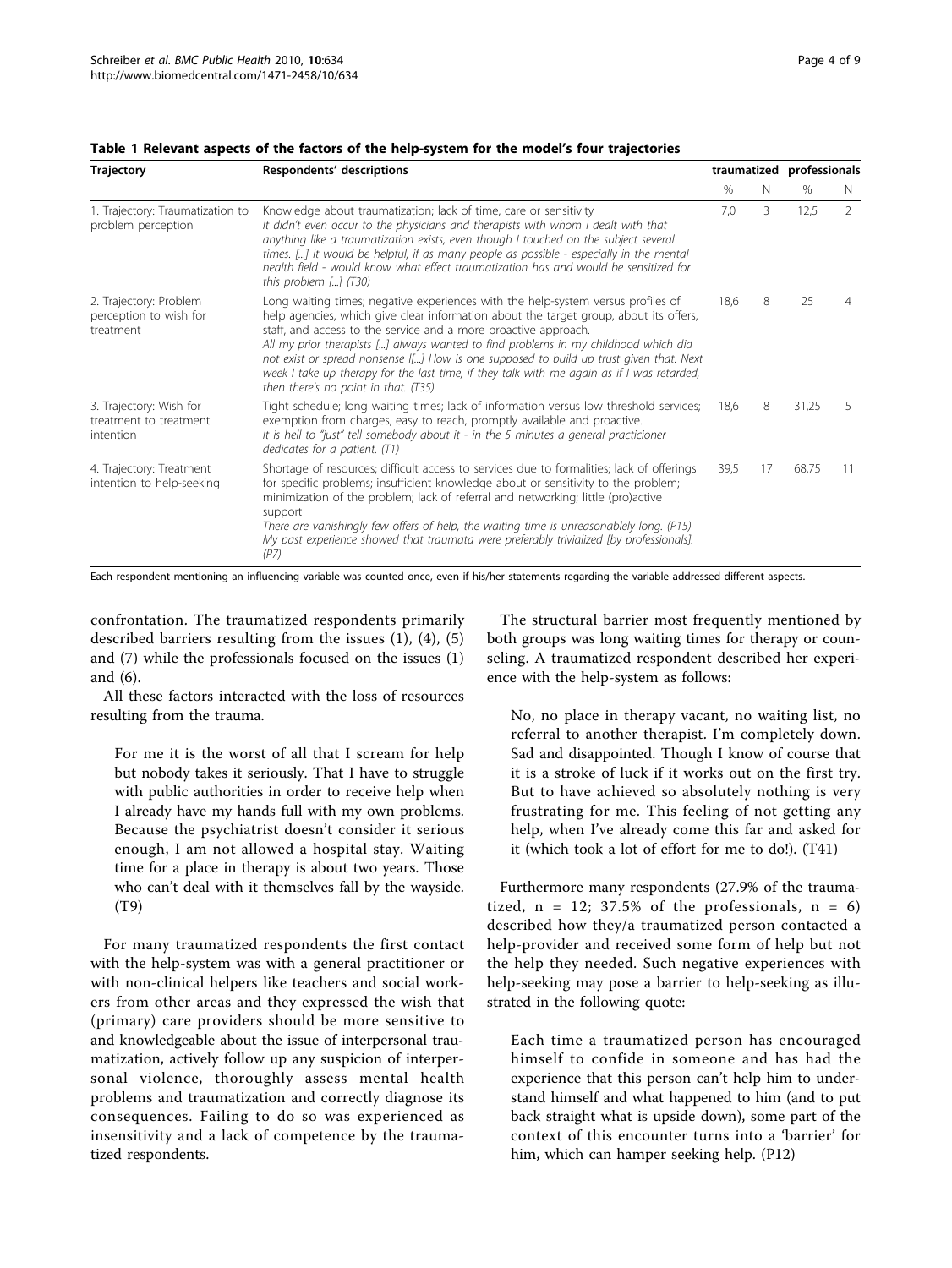Here the main issues were: (1) insufficient knowledge about or sensitivity to the problem, (2) minimization of the problem, (3) mismatch between help offered and needed, (3) (feared) loss of autonomy, (4) insufficient resilience and mental hygiene of the helpers, (5) lack of referral and networking, and (6) tight consultation time. A traumatized respondent's statement wrapped it up:

It is not a question of getting ANY help, it has to be the appropriate help. (T23)

The respondents pointed out the importance of low threshold services, i.e. services without charges that are easy to reach (via consultation hours, location, phone or email), promptly available and proactive, as well as specific training of the help-providers in care for victims of traumatization to reduce barriers in the actual process of help-seeking.

#### Attitudes in society

Public attitudes about interpersonal violence and mental health play an important part in shaping the social environment in which the survivors and the help-providers are embedded.

This system variable has multiple pathways on the process of help-seeking - see Table 2 for an overview.

In the study, 27.1% of the respondents mentioned social attitudes. They ascribed social attitudes relevance for all social variables in the help-seeking process (like social support), for the transfer of knowledge and even the wish to talk about the experiences. In addition social attitudes were seen to affect the help-system through

the relevance ascribed to the problem of interpersonal violence, its victims, and their support system. An especially close relationship was described between the individual's attitude to help-seeking and the system level variable social attitudes. The integrative model assumes that - at the individual level - a stoic attitude as well as fear of stigmatization is relevant for a wish for treatment to emerge. Both aspects emerged in our respondents' answers while most described a fear of stigmatization in one or another form. The fear of the individual of being stigmatized is associated with the culturally transported negative attitude to mental health problems, counseling/ therapy and victimization. This role of stigma in society was more frequently described by the professionals. They described how the social attitude fuels the fear of being stigmatized by others, but it also strongly influences the individual's own attitude. This can lead to self-labeling or self-devaluation. Seeking help for a mental health problem was related to 'being mad' or to weakness. Other respondents wrote how they felt that they had to cope by themselves or that they were afraid of becoming too much determined from others.

Help-seeking would have been easier for me if […] this negative touch was not given or at least not to this extent. In my case it was certainly further complicated by my temperament or character respectively and by the fact that I usually wangled everything on my own. As I say - true to the maxim:

|  |  |  | Table 2 Relevant aspects of the social attitudes for the model's four trajectories |  |
|--|--|--|------------------------------------------------------------------------------------|--|
|--|--|--|------------------------------------------------------------------------------------|--|

| <b>Trajectory</b>                                              | Respondents' descriptions                                                                                                                                                                                                                                                                                                                                                                                                                                                          |      |               | traumatized professionals |   |
|----------------------------------------------------------------|------------------------------------------------------------------------------------------------------------------------------------------------------------------------------------------------------------------------------------------------------------------------------------------------------------------------------------------------------------------------------------------------------------------------------------------------------------------------------------|------|---------------|---------------------------|---|
|                                                                |                                                                                                                                                                                                                                                                                                                                                                                                                                                                                    | $\%$ | N             | $\%$                      | N |
| 1. Trajectory: Traumatization to<br>problem perception         | Taboos/a veil of silence; dismissing some forms of interpersonal violence as<br>peccadilloes; attribution of accountability for problems in relationships to the<br>women; stigmatization of mental health issues; toughness and violence as an<br>integral part of some subcultures and association of victimization with weakness.<br>As a consequence, trauma survivors perceive themselves as suffering somehow, just not<br>mentally. That would be a sign of weakness. (P11) | 7,0  | 3             | 18,75                     | 3 |
| 2. Trajectory: Problem<br>perception to wish for<br>treatment  | Taboos/veil of silence, negative attitude to mental health problems/counseling/<br>therapy/victimization versus tolerance for the problem and the need for help.<br>Help-seeking would have been easier for me if the skepticism which is unfortunately still<br>prevalent in society and this negative touch had not been given or at least not to this<br>extent. (T26)                                                                                                          | 9,3  | 4             | 43,75                     |   |
| 3. Trajectory: Wish for<br>treatment to treatment<br>intention | Consideration of/for the victim and a clear position toward the responsibility of the<br>perpetrator.<br>Many women come pretty late - because in our society women are held responsible for<br>the relationship. This leads them to lay the blame on themselves, to think it is their<br>fault: "if only I would have been a little more considerate my husband would not have<br>gone apeshit", "if only I would have made sure that the children are calm" (P16)                | 4.7  | $\mathcal{P}$ | 18,75                     | 3 |
| 4. Trajectory: Treatment<br>intention to help-seeking          | The <i>attitudes in society</i> were seen to affect the help-system through the importance<br>attached to the problem of interpersonal violence, its victims and their support-<br>system.<br>Higher significance of traumatization in society - more awareness of the problem, more<br>budget. (P2)                                                                                                                                                                               | 7,0  | 3             | 6,25                      |   |

Each respondent mentioning an influencing variable was counted once, even if his/her statements regarding the variable addressed different aspects.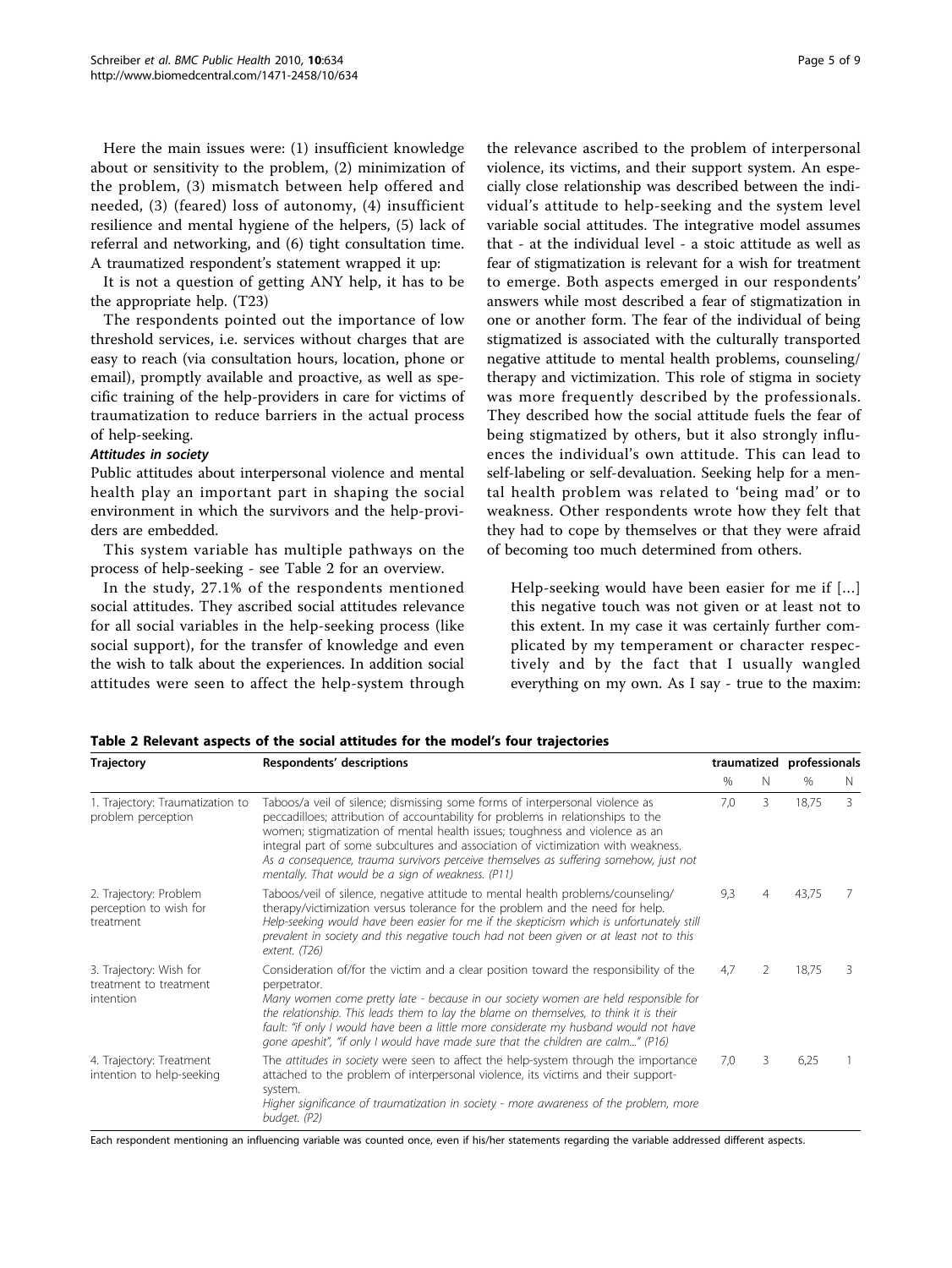"ME, going to a psychiatrist/psychologist? ME? Rubbish! I'm not out of my head?!! (T26)

#### Knowledge

In the traumatized respondents' answers individual knowledge about traumatization turned out to be of prominent relevance. The integrative model proposed that knowledge about traumatization is important for the accurate representation of the traumatization. This was supported by the respondents, who saw insufficient knowledge about interpersonal traumatization and its consequences as a barrier to accurate problem perception while the availability of knowledge promoted it. But more than the integrative model all respondents emphasized the relevance of public knowledge for all trajectories of the process. The relevant aspects of this system variable are summarized in Table 3.

Multiple processes mediate between this public knowledge and the individual help-seeking process. If knowledge is 'public' it is more likely to be part of the general knowledge an individual already possesses pre-trauma. In addition, public knowledge influences how the social environment represents and reacts to the traumatization. Furthermore, the respondents made it clear that the active role survivors of traumatization take in helpseeking also includes actively seeking knowledge: on the internet, in forums, in books or in conversations. Depending on their position in the process they sought different knowledge. On the first trajectory they sought knowledge about their problem in order to make sense of their experiences (mentioned by 16.9% of the respondents). On the following trajectories information about available forms of help and access to it became relevant, e.g. for the assessment of the feasibility of help-seeking

(mentioned by 6.8 to10.2% of the respondents). The analysis left the question unanswered as to what triggers and maintains such information seeking. Possibly this depends on the antecedent variable of the intrapsychic process, e.g. the strength of the wish for treatment, and on the characteristics of the person and her/his environment, e.g. availability of internet access.

#### **Discussion**

Sixteen professional help-providers and 43 respondents who experienced an interpersonal traumatization answered a question about factors influencing the ease of seeking and receiving professional help after interpersonal traumatization. The answers were qualitatively analyzed following a deductive approach driven by the integrative model of help-seeking after interpersonal traumatization supplemented by inductive analysis [[23](#page-7-0)-[25](#page-7-0)]. The analysis confirmed that help-seeking is a complex process, combining individual and system-level variables in which the effects of the trauma, the social environment and factors of the help-system interact.

The results of the qualitative analysis suggested completing the picture of the individual help-seeking process through a stronger consideration of the system-level variables. While the original integrative model acknowledged the relevance of the system level, it was not further elaborated. Based on the study results, the model was revised and now includes three system-level variables: factors of the help-system, dominant attitudes in society and public knowledge.

This stronger emphasis on the system level is in line with an ecological framework describing the interdependence of individuals and their social environment.

| <b>Trajectory</b>                                             | Respondents' descriptions                                                                                                                                                                                                                                                                                                                                                                                                                                                                                                                            |      |   | traumatized professionals |               |
|---------------------------------------------------------------|------------------------------------------------------------------------------------------------------------------------------------------------------------------------------------------------------------------------------------------------------------------------------------------------------------------------------------------------------------------------------------------------------------------------------------------------------------------------------------------------------------------------------------------------------|------|---|---------------------------|---------------|
|                                                               |                                                                                                                                                                                                                                                                                                                                                                                                                                                                                                                                                      | $\%$ | Ν | %                         | N             |
| 1. Trajectory: Traumatization to<br>problem perception        | Knowledge about traumatization and its consequences in general but also about<br>interpersonal violence in specifics.<br>Even today the people in my surroundings don't have the faintest idea what it means<br>to be traumatized. They simply can't imagine it and are/were therefore not helpful.<br>(T43)                                                                                                                                                                                                                                         | 20,9 | 9 | 6,25                      |               |
| 2. Trajectory: Problem<br>perception to wish for<br>treatment | Knowledge about traumatization, knowledge about the chances and possibilities of<br>professional help for traumatization, what help is available (by law, by the police, by<br>shelters, counseling or therapy) and for whom.<br>Professional helpers and laymen who are not familiar with the subject are at times not<br>very helpful and make insensitive, degrading comments. (P4)                                                                                                                                                               | 2,3  |   | 31,25                     | 5             |
| 3. Trajectory: Wish for treatment<br>to treatment intention   | Knowledge about the prevalence of victimization through interpersonal violence;<br>knowledge about available forms of help, the access to it and what happens there<br>with regard to methods, content, professional secrecy and autonomy<br>Second better information! [] about the different forms of therapy, the possibilities of<br>financing by health insurance, how can I find the appropriate therapist for me etc. In<br>self-help internet forums [] you regularly find threads with the question "how can I<br>find a therapist". $(T1)$ | 7,0  | 3 | 12,5                      | $\mathcal{L}$ |
| 4. Trajectory: Treatment<br>intention to help-seeking         | Knowledge where to find and how to access available forms of help<br>More information about who offers help and about places to go (P16)                                                                                                                                                                                                                                                                                                                                                                                                             | 4.7  | 2 | 12,5                      |               |

Table 3 Relevant aspects of the public knowledge for the model's four trajectories

Each respondent mentioning an influencing variable was counted once, even if his/her statements regarding the variable addressed different aspect.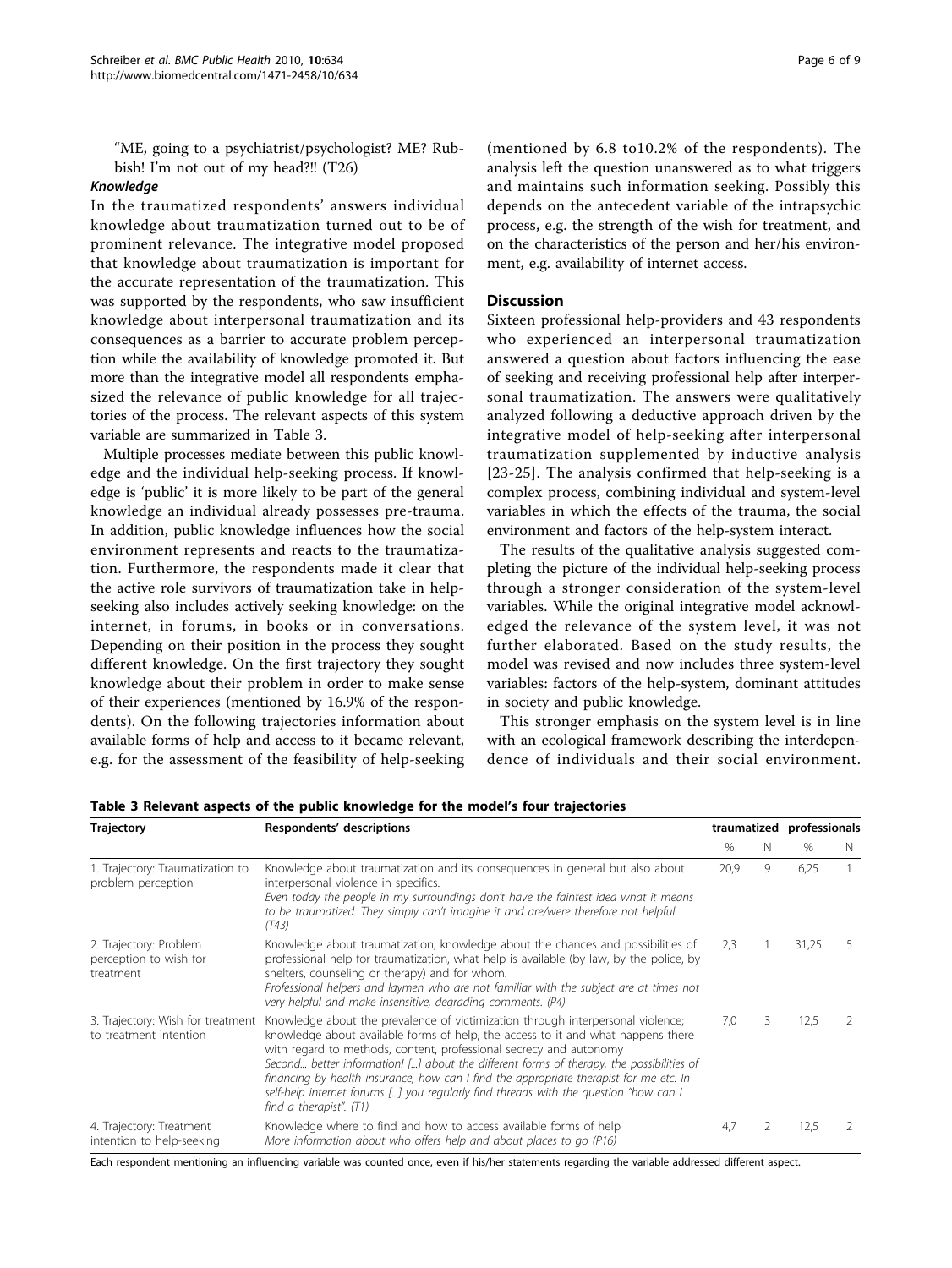Individual responses to traumatic events can thus be conceptualized as the result of complex interactions among individuals, events and sociocultural context. The sociocultural context provides a source of meaning, appraisal and understanding of the event for the victim and for family, friends and help-providers [\[28,29](#page-8-0)]. The interaction of individual and context influences the psychological response, coping, the availability of informal sources of help as well as access to and comfort with the professional help-system [[30](#page-8-0)-[33\]](#page-8-0). This view was consistently mirrored in the answers of traumatized as well as professional respondents who described multiple interactions on all of the model's trajectories and for most of the influencing variables.

A comparison between the answers of traumatized respondents and professionals showed that system-level variables were covered to a relatively higher proportion in the professionals' answers - while the contrary was true for the individual-level variables. This is not surprising given the different point of view and hence different insight in the individual process.

Factors of the help-system were dominant in our respondents' answers. This is contradictory to findings by other studies of mental health help-seeking where factors of the help-system seemed to play only a secondary role [[34,35](#page-8-0)]. Meltzer and colleagues asked for reasons for deciding not to seek help or for turning down help at a single instance,reduced opportunities to seek help due to factors of the help-system were not assessed [[34\]](#page-8-0). Most of their respondents gave only one reason and as the effect of factors of the help-system often is mediated it might have been understated. Thompson and colleagues used a forced choice format and the only structural factor was cost (couldn't afford help) [[35\]](#page-8-0). In contrast, we asked in the present study "what would make it easier to seek help?" and most respondents mentioned multiple variables. This procedure might have elicited the mentioning of factors of the help-system for three reasons: (1) factors of the help-system often occurred as second-order variables influencing the reasons on the individual level (like problem perception), (2) factors of the help-system were more important further down the help-seeking process, and (3) factors of the help-system often became barriers for further help-seeking during or after first contact with the system providing the help. In fact, in studies which explicitly asked for 'not seeking a clinician's help after a traumatic event despite wanting to' factors of the helpsystem were frequently mentioned - ranging from perceived lack of time, knowledge or interest of the clinician and the clinician 'not asking', to the wish for more attentiveness, activity and referring on the side of the clinician [\[36-38](#page-8-0)]. From the complementary point of view a majority of primary care physicians felt inadequately informed and prepared regarding domestic violence or lacked knowledge in regard of PTSD [[39](#page-8-0)-[41](#page-8-0)]. Our respondents also described such lack of knowledge as a barrier in the contact to the primary health-care setting which is very likely to have a special position in regard of identifying traumatization and promoting problem perception given the prominent increase in health care but not in mental health care in survivors of interpersonal violence [\[35,42-45\]](#page-8-0). Our respondents call for more information on the issue in basic and advanced training, continuing education, educational outreach or in-service training, congresses or supervision is shared in the literature [[39,40,46,47](#page-8-0)]. Both sources perceived a need for knowledge about interpersonal traumatization but also about management protocols and referral agencies [[39,40](#page-8-0),[44](#page-8-0),[48](#page-8-0),[49](#page-8-0)]. But an effective intervention cannot restrict itself on information transfer. It has to be based on an assessment of potential barriers to change, and be sufficiently comprehensive to reduce these potential barriers [[47](#page-8-0)]. These include not only lack of training in the necessary skills but also the effect of stigma, fear of consequences or motivation for screening, and therefore, training has to address social attitudes as well [[40,41,47](#page-8-0),[50,51](#page-8-0)].

Beyond diagnosis position the factors of the helpsystem were repeatedly mentioned in association with dissatisfying experiences with the help-system. Such dissatisfaction with the care received has also been identified as a problem in the literature on health care of traumatized individuals [[52\]](#page-8-0). Only a fraction of individuals with a traumatic experience or PTSD seem to receive or be referred to appropriate treatment [[40,42,50,53\]](#page-8-0). One of the reasons for this shortfall is seen in the shortage of resources in the help-system (e.g. time constraints, lack of referral networks) [[40,41,47,50](#page-8-0),[51\]](#page-8-0). For our respondents this was the barrier in the help-system mentioned most frequently. They felt that more time is needed for identification and management of the problem and especially for immediate crisis intervention. They highlighted the need for more therapists and counsellors qualified for posttrauma care, a contingent of therapy places available for immediate response and funding for specific services.

Several limitations resulted from the study design, especially from securing as much anonymity as possible. The sample was self-selected and the answers of the traumatized respondents were not linked to the existent demographic data. Consequently, the characteristics of the sample are unknown, and it is likely not to be representative of all traumatized individuals. Furthermore, the sample was rather small and the qualitative analysis did not allow for decisions about the "true" relevancy of each variable for the help-seeking process. It is possible that the dominance of factors of the help-system in the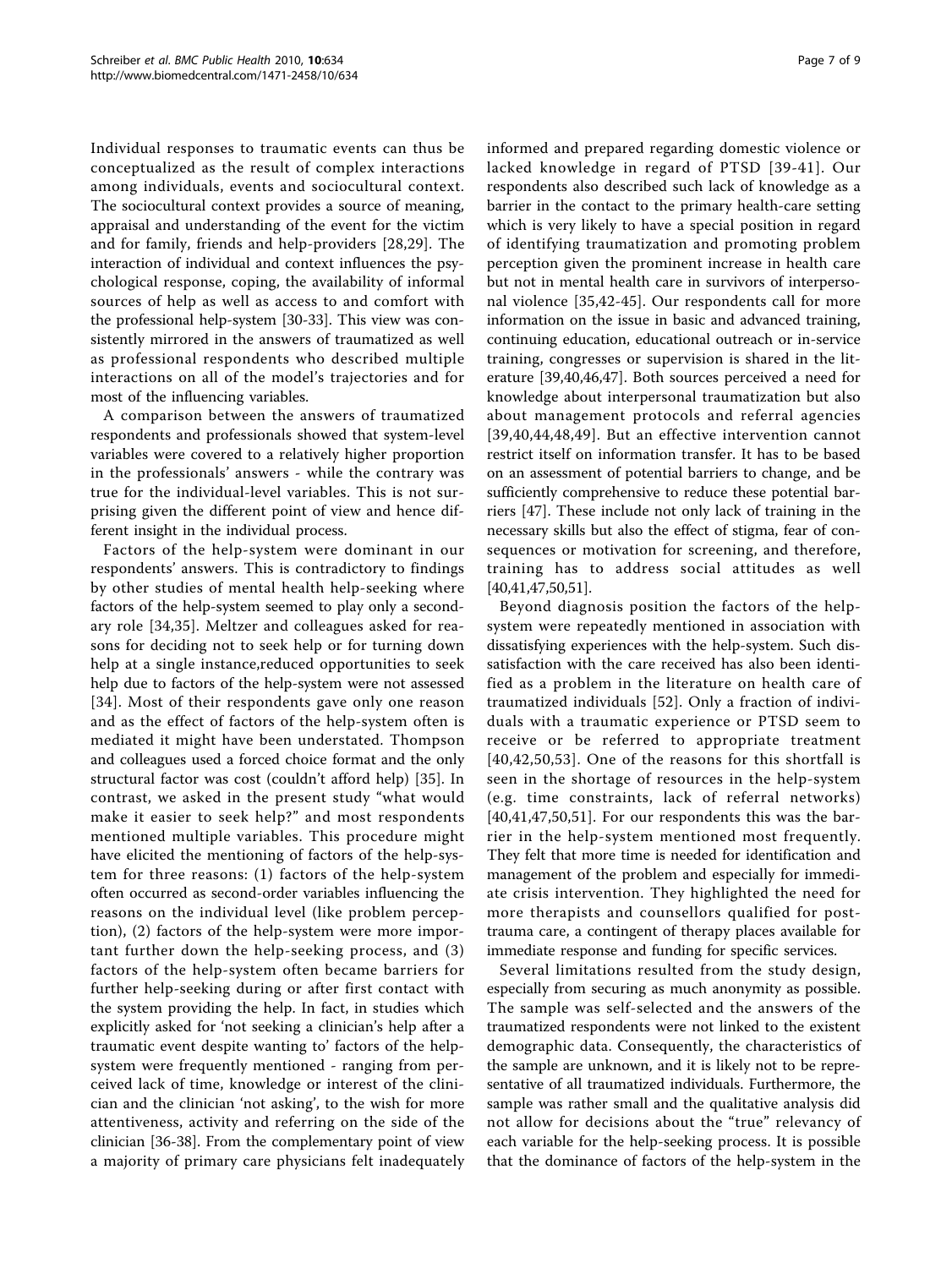<span id="page-7-0"></span>respondents' answers corresponds to their dominance as a barrier. But this dominance might also have been elicited by the wording of the question. In addition, not mentioning a variable in an open answer does not necessary mean that this variable is irrelevant to the respondent. These considerations limited the interpretation of the frequencies of mentioning.

### Conclusions

The answers of our respondents revealed interacting influences on help-seeking on the individual and system level. The underlying model was changed accordingly to comprise a clear distinction of an individual and system level of influencing variables. On the system level factors of the help-system (like difficult access), dominant attitudes in society (like blaming of the victim) and public knowledge about traumatization, its consequences and available help were included in the model. The refined model highlights the role of system level variables for individual help-seeking and can inform further research as well as the development of interventions targeting the influencing social factors.

#### Acknowledgements

The work was possible thanks to a "Studienstiftung des Deutschen Volkes" scholarship.

#### Author details

<sup>1</sup>University of Zurich, Psychopathology and Clinical Intervention, Binzmühlestraße, Zürich, Switzerland. <sup>2</sup>Freie Universität Berlin, Department of Educational Science and Psychology, Habelschwerdter Allee 45, 14195 Berlin, Germany.

#### Authors' contributions

VS designed and conducted the study, analysed the data and drafted the manuscript. BR and AM supervised the project, and edited the manuscript. All authors read and approved the final manuscript.

#### Competing interests

The authors declare that they have no competing interests.

#### Received: 20 October 2009 Accepted: 22 October 2010 Published: 22 October 2010

#### References

- 1. Breslau N, Kessler RC, Chilcoat HD, Schultz LR, Davis GC, Andreski P: [Trauma](http://www.ncbi.nlm.nih.gov/pubmed/9672053?dopt=Abstract) [and posttraumatic stress disorder in the community: The 1996 Detroit](http://www.ncbi.nlm.nih.gov/pubmed/9672053?dopt=Abstract) [area survey of trauma.](http://www.ncbi.nlm.nih.gov/pubmed/9672053?dopt=Abstract) Archives of General Psychiatry 1998, 55:626-632.
- de Jong JTVM, Komproe IH, Van Ommeren M, El Masri M, Araya M, Khaled N, van de Put W, Somasundaram D: Lifetime events and posttraumatic stress disorder in 4 postconflict settings. The Journal of the American Medical Association 2001, 286:555-562.
- 3. Frans Ö, Rimmö PA, Åberg L, Frederikson M: [Trauma exposure and post](http://www.ncbi.nlm.nih.gov/pubmed/15740465?dopt=Abstract)[traumatic stress disorder in the general population.](http://www.ncbi.nlm.nih.gov/pubmed/15740465?dopt=Abstract) Acta Psychiatrica Scandinavica 2005, 111:291-299.
- Kessler RC, Sonnega A, Bromet E, Hughes M, Nelson CB: [Posttraumatic](http://www.ncbi.nlm.nih.gov/pubmed/7492257?dopt=Abstract) [Stress Disorder in the National Comorbidity Survey.](http://www.ncbi.nlm.nih.gov/pubmed/7492257?dopt=Abstract) Archives of General Psychiatry 1995, 52:1048-1060.
- 5. Maercker A, Forstmeier S, Wagner B, Glaesmer H, Brähler E: [Posttraumatische Belastungsstörungen in Deutschland: Ergebnisse einer](http://www.ncbi.nlm.nih.gov/pubmed/18437339?dopt=Abstract) [gesamtdeutschen epidemiologischen Untersuchung.](http://www.ncbi.nlm.nih.gov/pubmed/18437339?dopt=Abstract) Nervenarzt 2008, 79:577-589.
- 6. Abel EM: Comparing the social sevice utilisation, exposure to violence, and trauma symptomology of domestic violence female "victims" and female "batterers". Journal of Family Violence 2001, 16:401-420.
- 7. Kilpatrick DG, Resnick HS: ttraumatic stress disorder associated with exposure to criminal victimization in clinical and community populations. In Posttraumatic stress disorder: DSM-IV and beyond. Edited by: Davidson JRT, Foa EB. Washington: American Psychiatric Press; 1993:113-143, pp. 113-143.
- 8. Kilpatrick DG, Ruggiero KJ, Acierno R, Saunders BE, Resick HS, Best CL: [Violence and risk of PTSD, major depression, substance abuse/](http://www.ncbi.nlm.nih.gov/pubmed/12924674?dopt=Abstract) [dependence, and comorbidity: Results from the national survey of](http://www.ncbi.nlm.nih.gov/pubmed/12924674?dopt=Abstract) [adolescents.](http://www.ncbi.nlm.nih.gov/pubmed/12924674?dopt=Abstract) Journal of Consulting and Clinical Psychology 2003, 71:692-700.
- 9. Norris FH, Kaniasy K: [Psychological distress following criminal](http://www.ncbi.nlm.nih.gov/pubmed/8034813?dopt=Abstract) [victimization in the general population: Cross-sectional, longitudinal,](http://www.ncbi.nlm.nih.gov/pubmed/8034813?dopt=Abstract) [and prospective analyses.](http://www.ncbi.nlm.nih.gov/pubmed/8034813?dopt=Abstract) Journal of Consulting and Clinical Psychology 1994, 62:111-123.
- 10. Riggs DS, Rothbaum BO, Foa EB: A prospective examination of symptoms of posttraumatic stress disorder in victims of nonsexual assault. Journal of Interpersonal Violence 1995, 10:201-214.
- 11. Alonso J, Angermeyer MC, Bernert S, Bruffaerts R, Brugha TS, Bryson H, de Girolamo G, de Graf R, Demyttenaere K, Gasquet I, et al: [Disability and](http://www.ncbi.nlm.nih.gov/pubmed/14674957?dopt=Abstract) [quality of life impact of mental disorders in Europe: results from the](http://www.ncbi.nlm.nih.gov/pubmed/14674957?dopt=Abstract) [European Study of the Epidemiology of Mental Disorders \(ESEMeD\)](http://www.ncbi.nlm.nih.gov/pubmed/14674957?dopt=Abstract) [project.](http://www.ncbi.nlm.nih.gov/pubmed/14674957?dopt=Abstract) Acta Psychiatrica Scandinavica 2004, 109:38-46.
- 12. Amaya-Jackson L, Davidson JRT, Hughes DC, Swartz M, Reynolds V, George LK, Blazer DG: [Functional impairment and utilization of services](http://www.ncbi.nlm.nih.gov/pubmed/10646189?dopt=Abstract) [associated with posttraumatic stress in the community.](http://www.ncbi.nlm.nih.gov/pubmed/10646189?dopt=Abstract) Journal of Traumatic Stress 1999, 12:709-724.
- 13. Breslau N, Lucia VC, Davis GC: [Partial PTSD versus full PTSD: An empirical](http://www.ncbi.nlm.nih.gov/pubmed/15697047?dopt=Abstract) [examination of associated impairment.](http://www.ncbi.nlm.nih.gov/pubmed/15697047?dopt=Abstract) Psychological Medicine 2004, 34:1205-1214.
- 14. d'Ardenne P, Capuzzo N, Fakhoury WKH, Jankovic-Gavrilovic J, Pribe S: [Subjective Quality of Life and Posttraumatic Stress Disorder.](http://www.ncbi.nlm.nih.gov/pubmed/15674137?dopt=Abstract) Journal of Nervous and Mental Disease 2005, 193:62-65.
- 15. Seville JL, Ahles TA, Wasson JH, Deborah J, Callahan E, Stukel T: Ongoing distress from emotional trauma is related to pain, mood, and physical functioning in a primary care population. Journal of Pain & Symptom Management 2003, 25:256-263.
- 16. Zatzick DF, Marmar CR, Weiss DS, Browner WS, Metzler TJ, Golding JM, Stewart A, Schlenger WE, Wells KB: [Posttraumatic stress disorder and](http://www.ncbi.nlm.nih.gov/pubmed/9396947?dopt=Abstract) [functioning and quality of life outcomes in a nationally representative](http://www.ncbi.nlm.nih.gov/pubmed/9396947?dopt=Abstract) [sample of male vietnam veterans.](http://www.ncbi.nlm.nih.gov/pubmed/9396947?dopt=Abstract) American Journal of Psychiatry 1997, 154:1690-1695.
- 17. Freedy JR, Resnick HS, Kilpatrick DG, Dansky BS, Tidwell RP: The psychological adjustment of recent crime victims in the criminal justice system. Journal of Interpersonal Violence 1994, 9:450-468.
- 18. Fugate M, Landis L, Riordan K, Naureckas S, Engel B: [Barriers to domestic](http://www.ncbi.nlm.nih.gov/pubmed/16043551?dopt=Abstract) [violence help seeking.](http://www.ncbi.nlm.nih.gov/pubmed/16043551?dopt=Abstract) Violence against women 2005, 11:290-310.
- 19. Golding JM, Stein JA, Siegel JM, Burnam MA, Sorenson SB: [Sexual assault](http://www.ncbi.nlm.nih.gov/pubmed/3218635?dopt=Abstract) [history and use of health and mental health services.](http://www.ncbi.nlm.nih.gov/pubmed/3218635?dopt=Abstract) American Journal of Community Psychology 1988, 16:625-644.
- 20. Mahoney P: High rape chronicity and low rates of help-seeking among wife rape survivors in a nonclinical sample. Violence Against Women 1999, 5:993-1016.
- 21. Norris FH, Kaniasty KZ, Scheer DA: Use of mental health service among victims of crime: Frequency, correlates, and subsequent recovery. Journal of Consulting and Clincial Psychology 1990, 58:538-547.
- Müller U, Schröttle M, Glammeier S, Oppenheimer C: Lebenssituation, Sicherheit und Gesundheit von Frauen in Deutschland. Eine repräsentative Studie zu Gewalt gegen Frauen in Deutschland. Book Lebenssituation, Sicherheit und Gesundheit von Frauen in Deutschland. Eine repräsentative Studie zu Gewalt gegen Frauen in Deutschland City: Bundesministerium für Familie, Senioren, Frauen und Jugend; 2004, 1-317, pp. 1-317.
- 23. Schreiber V, Renneberg B, Maercker A: [Seeking psychosocial care after](http://www.ncbi.nlm.nih.gov/pubmed/19634359?dopt=Abstract) [interpersonal violence: An integrative model.](http://www.ncbi.nlm.nih.gov/pubmed/19634359?dopt=Abstract) Violence and Victims 2009, 24:322-336.
- 24. Hsieh H, Shannon SE: Three approaches to qualitative content analysis. Qualitative Reseach Journal 2005, 15:1277-1288.
- 25. Mayring P: Qualtitative content analysis. Forum: Qualtiative Social Research 2000, 1.